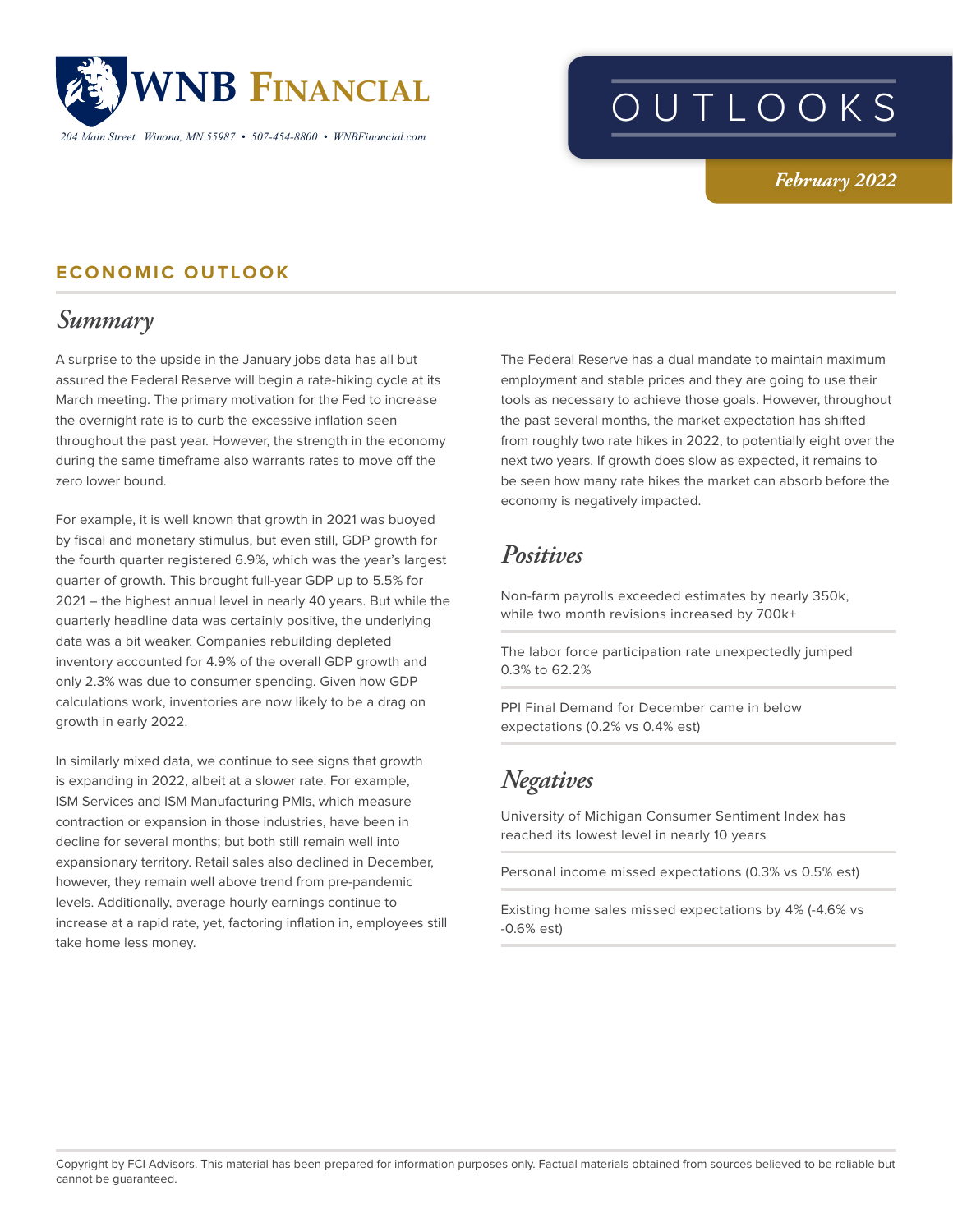

# OUTLOOKS

#### *February 2022*

#### **EQUITY OUTLOOK**

## *Summary*

As expected, volatility returned in a big way to start 2022. The S&P 500 finished January down 5.2%, though at one point in the month the index was down much more significantly. The closing high to closing low exceeded 9% and we eclipsed the 10% correction territory on an intraday basis. Growth stocks were punished more harshly with the Russell 1000 Growth Index falling 8.6%. The Russell 1000 Value Index held up much better dipping just 2.3%.

Coming into the year, concerns over supply chain disruption, Omicron, inflation and the Fed continue to linger over equity markets. However, January saw heightened concern over Russia's intentions in positioning troops on Ukraine's border. It is unclear if Russia will launch a full-scale invasion and what exactly a response from the West would look like. China is hosting the winter Olympics in Beijing this year. Given the importance of that event and the warming relations between Moscow and Beijing, it is unlikely, in our view, that Putin and Russia will take any action prior to the closing ceremonies on February 20. Still, the market will likely remain focused on this conflict as the month progresses.

Corporate earnings season is now underway. We expect results will generally be strong but forward guidance may be challenging. Supply chain constraints, worker shortages and inflation are impactful for many. Given that, it is unlikely earnings season will single handedly cool the recent volatility.

The markets will likely remain choppy through the first half of this year but it appears we should have more visibility into all of the above concerns as we enter the back half. We believe equity markets should perform well for the balance of the year.

### *Positives*

Equity fundamentals

Oversold conditions in many individual stocks

# *Negatives*

Occasional inflation scares

Supply chain and labor shortages

## *Unkowns*

Russia's intentions with Ukraine